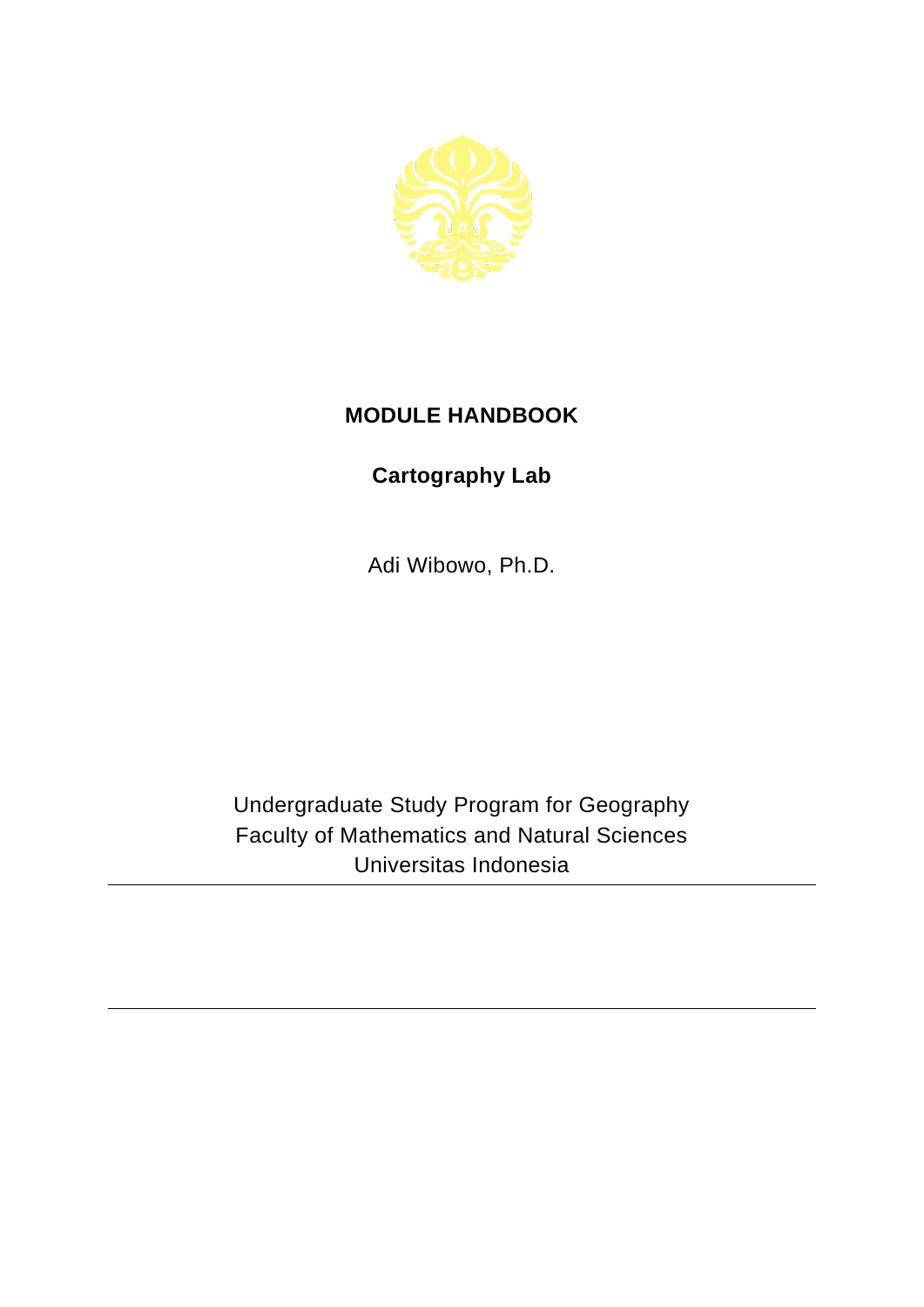| Module designation                                                 | Cartography Lab                                                                                                                                                                                                                                                                                                                                                                                                                            |
|--------------------------------------------------------------------|--------------------------------------------------------------------------------------------------------------------------------------------------------------------------------------------------------------------------------------------------------------------------------------------------------------------------------------------------------------------------------------------------------------------------------------------|
| Semester(s) in which the module is<br>taught                       | First (1st) Semester                                                                                                                                                                                                                                                                                                                                                                                                                       |
| Person responsible for the module                                  | Adi Wibowo, Ph.D.                                                                                                                                                                                                                                                                                                                                                                                                                          |
| Lecturer                                                           | Adi Wibowo, Ph.D.<br>1.<br>Dra. Tuty Handayani, M.S.<br>2.<br>Iqbal Putut Ash Shidiq, Ph.D<br>3.<br>Riza Putera Syamsuddin, M.Si.<br>4.<br>5.                                                                                                                                                                                                                                                                                              |
| Language                                                           | Bahasa Indonesia                                                                                                                                                                                                                                                                                                                                                                                                                           |
| Relation to curriculum                                             | Compulsory                                                                                                                                                                                                                                                                                                                                                                                                                                 |
| Teaching methods                                                   | Student-centered Learning and combination with Cooperative Learning                                                                                                                                                                                                                                                                                                                                                                        |
| Workload (incl. contact hours, self-<br>study hours)               | Lectures: 50 minutes per week per semester<br>1.<br>2.<br>Assignment: 60 minutes per week per semester<br>Independent study: 60 minutes per week per semester<br>3.<br>Minutes x weeks x semester: $170 \times 14 \times 1 = 2380$ minutes per<br>4.<br>semester<br>5.<br>Midterm Examination: 100 minutes per semester<br>Final Examination: 100 minutes per semester<br>6.<br>Total workload per semester: 2580 minutes / 43 hours<br>7. |
| Credit points                                                      | 1(One)                                                                                                                                                                                                                                                                                                                                                                                                                                     |
| Required and recommended pre-<br>requisites for joining the module | Thinking Geographically<br>1.                                                                                                                                                                                                                                                                                                                                                                                                              |
| Module objectives/intended learn-<br>ing outcomes                  | After following this course students are able to build maps based on<br>available information                                                                                                                                                                                                                                                                                                                                              |
| Content                                                            | Introduction to Map Making Manual Equipment<br>1.<br>The Concept of Contour and Cross-sectional Lines<br>2.<br>3.<br>The Concept of Scale and Grid, Symbols, and Geographical Name on<br>the Map<br>Projection and Transformation Concepts<br>4.<br>Introduction to Digital Map Making Equipment, Input Data<br>5.<br>Attributes, and Map Layouts                                                                                          |
| <b>Examination forms</b>                                           | $\qquad \qquad \blacksquare$                                                                                                                                                                                                                                                                                                                                                                                                               |
| Study and examination require-<br>ments                            | Individual Score (70%)<br>1.<br>Midterm Examination (15%)<br>2.<br>Final Examination (15%)<br>3.                                                                                                                                                                                                                                                                                                                                           |